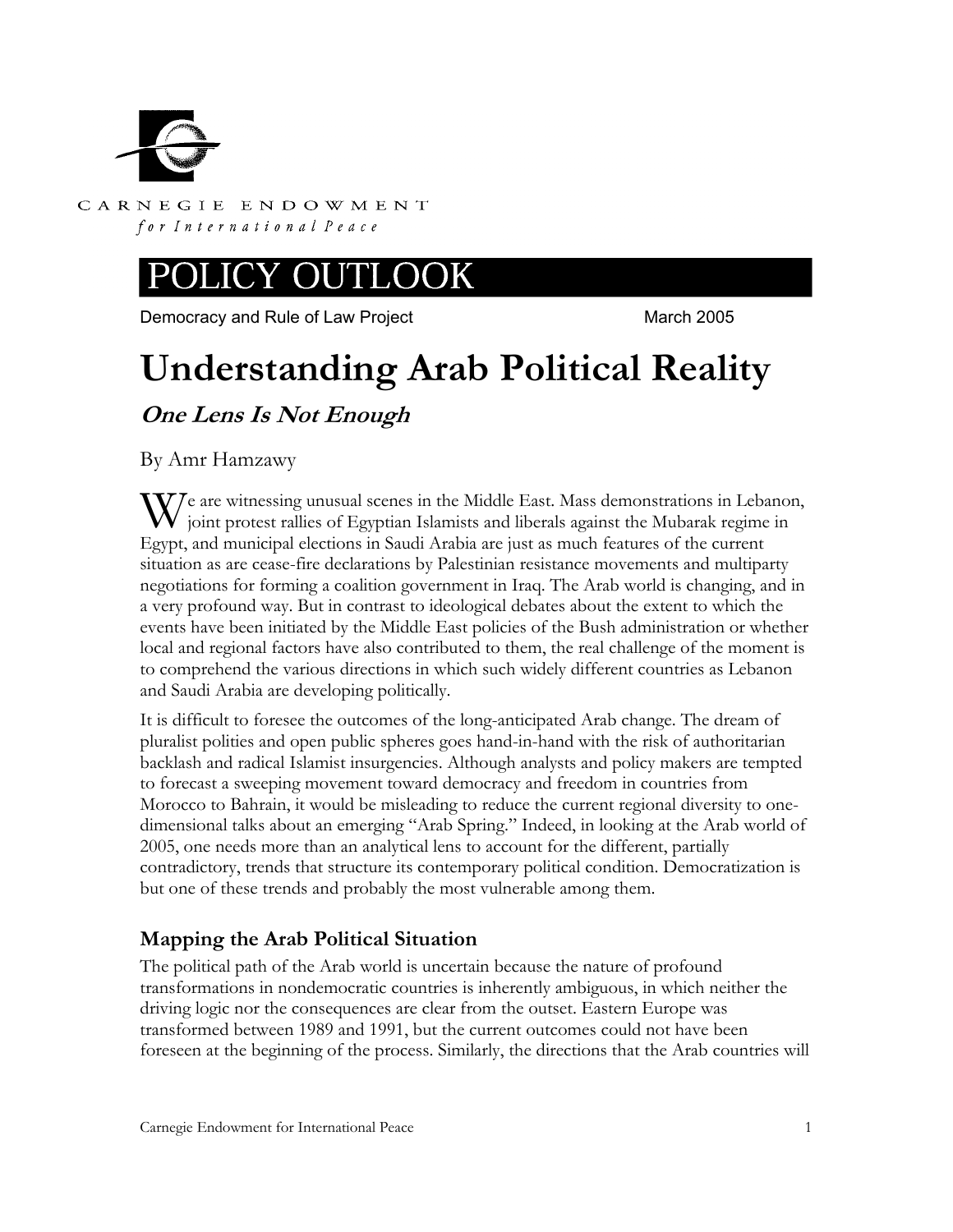take will also be difficult to predict. Managing contradictory processes and understanding ambivalent dynamics are the major challenges of transitional phases.

In the 1980s and 1990s, we witnessed seemingly promising beginnings of reform in the Arab world that did not bring about any substantial changes. Different measures of political liberalization did not pave the way for real democratic change, and privatization strategies led to stagnant crony capitalist structures rather than socially responsible market economies. Several Arab countries suffered from a systematic rise of radical ideologies and violent movements that had their root causes in state repression and economic deprivation. Traditional elements, mainly tribalism and primordial loyalties, remained as persistent in the social culture as authoritarian notions in the prevailing political culture.

Above all, in the last two decades, the region lacked agents of peaceful, domestic transformation. Arab ruling elites, including the young, Western-educated, generation of monarchs and presidents' sons, were not interested in reforms in any substantial way. Liberal parties and civil society organizations were never able to alter their legacy of structural weakness and social isolation. Forming broad alliances for change that contest the dominance of autocratic rulers and force democratic concessions clearly exceeded their capacity in the 1980s and 1990s. During that period, nonviolent popular Islamist movements, such as the Egyptian and Jordanian branches of the Muslim Brotherhood and the Moroccan Justice and Development Party, had yet to make a strategic commitment to democratic change. Caught in the iron grip of state oppression, continuous radicalization at the fringes of the Islamist spectrum, and international fears of their potential role, these movements were forced out of the official political sphere. The fact that nonviolent Islamist movements increasingly focused on rhetorically sound, though politically unattainable, issues—such as the implementation of the Islamic Law and the Islamization of educational systems—did not help them overcome their marginalization. Rather, it lent credibility to the negative perception of Islamists as fanatics who are less interested in tolerating the diversity of their societies or accommodating political pluralism in any serious way. In retrospect, the 1980s and 1990s were a period of stagnation and violence in the Arab world that came to a symbolic and tragic end on September 11, 2001. This period demonstrated the failure of Arab political forces, regimes, and opposition movements alike to act as catalysts of democratic change in their societies.

In the last few years, however, this overall picture has been gradually rearranged. Confronted with frustrated domestic populations, as well as Western, primarily American, efforts to promote change in the region, a number of Arab governments have embarked on the road to reform or accelerated the pace of implementing such reforms. Changing regional conditions, especially since the collapse of the Baath regime in Iraq, have helped create an unprecedented momentum for debating the perspectives of political change.

## **Democratization Trend**

In view of the region's diversity, three complementary interpretations of contemporary Arab reality are plausible: democratization, emergence of ethno-religious conflicts, and rediscovery of the nation-state. The confident expectation of the first trend, democratization, can not be dismissed. There are indeed increasing signs that political transformations are beginning in several countries. Iraqis and Palestinians have voted in fairly free elections, admittedly under the shadow of U.S. and Israeli occupation, respectively, with high voter turnouts in both cases. The Iraqi elections have produced a power constellation that prevents the feared hegemony of the Shiite majority and compels Grand Ayatollah Al Sistani and his allies to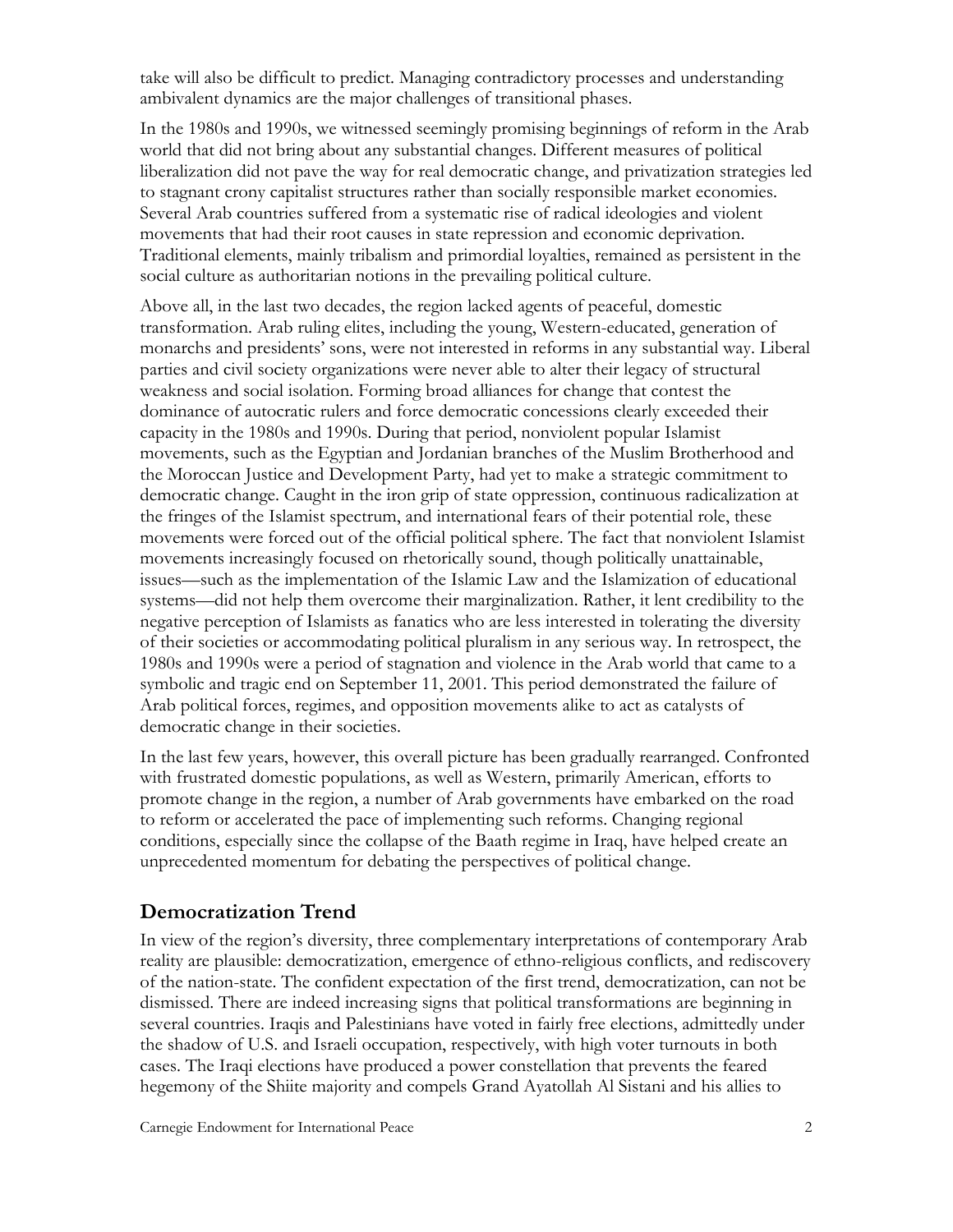address the demands of other groups in the population in order to arrive at a national consensus. At least in the short term, there is no longer the threat of a theocratic Iraq along the lines of the Iranian Islamic Republic model.

In Palestine, the Islamist resistance movement Hamas is showing increasing willingness to participate in the parliamentary elections scheduled for July 2005. This is not surprising given that in the last municipal elections in the occupied territories Hamas won 70 percent of contested seats in Gaza and 25 percent in the West Bank. The cease-fire with Israel and the toleration of President Abu Mazen are thus being cemented in place by a pragmatic aboutface. The Islamist opposition groups are well on the way to defining themselves as actors among others in the legal political sphere, where ideological struggles and conflicts over national interests are to be carried out peacefully within the framework of existing institutions. The future Palestinian parliament will become the training ground for Hamas with regard to moderation and tolerance of political diversity.

There is no doubt, however, that the Iraqi and Palestinian developments offer only limited scope for broader statements about the Arab world as a whole. Both models will retain their character as exceptions for some time, particularly from an Arab point of view. Nevertheless, discounting them both as regionally irrelevant becomes more difficult if the impending changes in Lebanon, Saudi Arabia, and Egypt are taken into consideration. Viewed together, the events in these three countries signal a rupture in the dominant authoritarian patterns of the state–society relationship. In the face of frustrated majorities and growing Western criticism of undemocratic forms of governance, the autocratic regimes in Riyadh and Cairo and the pro-Syrian government in Lebanon have been obliged to initiate political reforms.

To be sure, Saudi Arabian elections that still disenfranchise women or Syrian promises to withdraw soldiers and secret agents from Lebanon do not represent fundamental changes in the sense of a sustainable process of democratization. There is also a real danger that the Egyptian constitutional amendment allowing more than one candidate to run in the upcoming presidential election next fall will be robbed of all meaning as in the case of the model used in Tunisia, where Bin Ali carefully staged the inevitable extension of his period in office along pluralist lines. In the absence of viable opposition movements with considerable constituencies that contest authoritarian power and force concessions, the Arab path to democracy continues to be problematic. Without the formation of far-reaching alliances for democracy, the Arab autocrats might eventually manage to deal with internal and external pressures either by inventing a "theater of democratization" based on cosmetic reforms or by discrediting calls for political change as acts of subversion and foreign aggression against the national sovereignty.<sup>1</sup> History shows that authoritarian rulers are well equipped to successfully play the game of "us against them" and in doing so to portray themselves as national heroes whose unquestioned obedience becomes a sacred duty.

Despite these legitimate reservations about democratization in the region, the crucial point remains that the autocrats in Saudi Arabia, Lebanon, and Egypt are being moved to initiate reforms. They are no longer able to react to internal protest movements using their usual extensive repertoire of repressive instruments; rather they are bowing to the pressure of an increasingly disenchanted public who was never very receptive to the ideals of democracy, good governance, human rights, and political participation. A crack has emerged in the authoritarian pattern of the state–society relationship, and there is no way of reversing its dynamics, regardless of how actively representatives of the ruling regime attempt to portray the occasional municipal election and constitutional amendment as acts of enlightenment or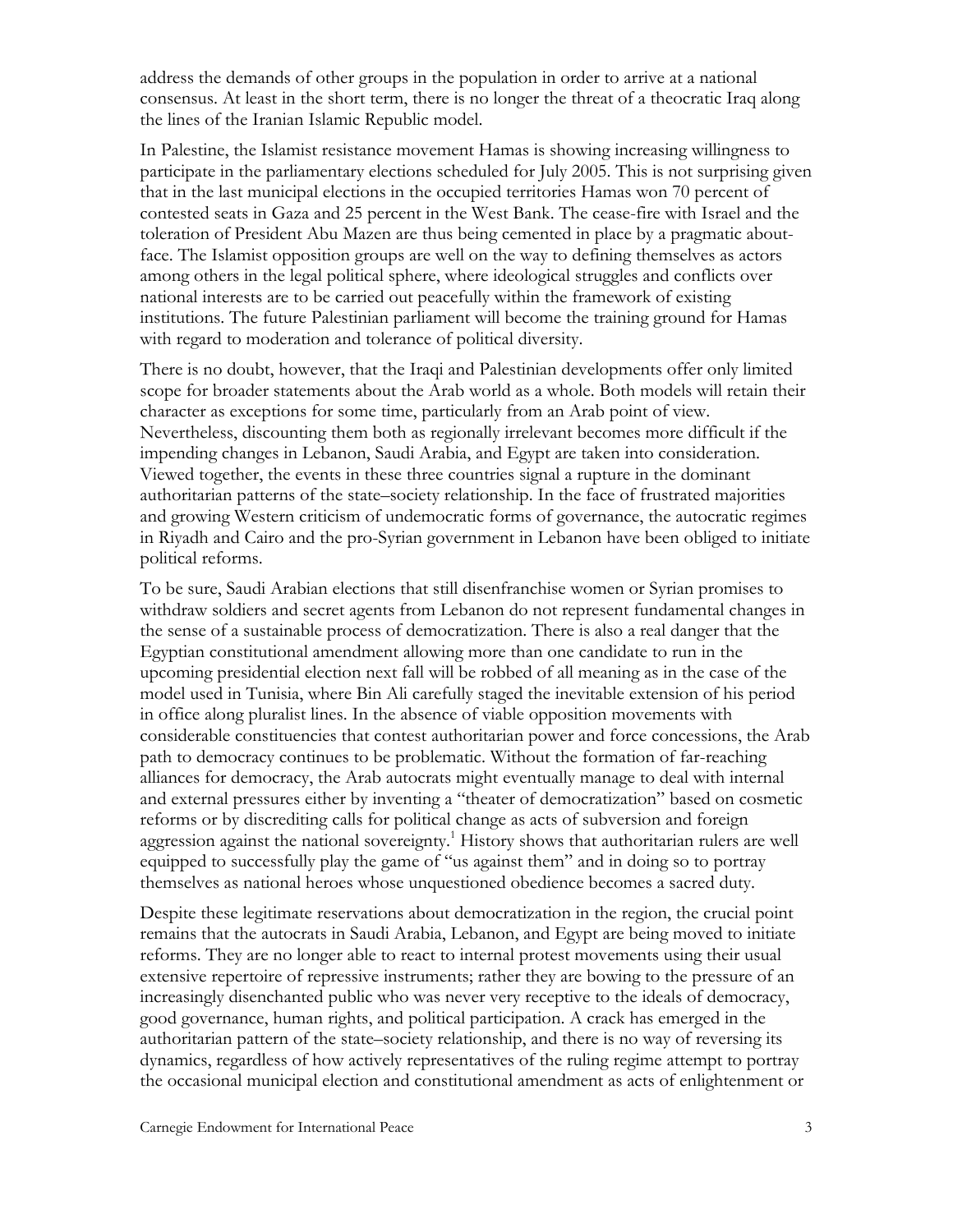generosity on the part of benevolent rulers. In a region with a widespread political culture of lament, passivity, and fear of authorities, there is something truly revolutionary about these events. The autumn of the patriarchs is approaching.

#### **Militant Islamism and Ethno-Religious Conflicts**

At the other end of the spectrum, a second trend is also gathering momentum in the contemporary Arab world: the threat of militant Islamism and ethnic violence endemic in different countries. In contrast to Algeria and Egypt, where the tide of religious-motivated violence clearly ebbed in the last years, in the Gulf there is now a growing radicalization among Islamist splinter movements. Inspired by the survival of Osama Bin Laden and the terrorist momentum in Iraq, such groups perceive the current political situation in Saudi Arabia and Kuwait, the two most potentially explosive examples, as the final battle against the infidels. There the irrationality of fatalist violence is becoming a feature of everyday life, forcing state authorities to adopt repressive countermeasures. Feeding on the continued existence of a deep-rooted conservative culture in the Gulf countries and a growing dissatisfaction among wider segments of the population with the ruling families, militant Islamism is destabilizing the region.

The rise of militant Islamism in the Gulf impacts negatively on the prospects of democratic change. Gulf regimes justify the slow rate of reform (Saudi Arabia) or its standstill (Kuwait, Qatar, and Oman) with the need to combat terror and preserve national security. With good reason, the United States and the European Union also avoid exerting real pressure on the Gulf rulers to open up their political landscapes. Maintaining public order in this strategically vital area weighs much more heavily in terms of *realpolitik* than any dreams of democracy, especially if major opposition forces subscribe to an understanding of politics inspired by undemocratic notions.

A different destabilizing factor arises from the fertile ground of ethno-religious cleavages. Not infrequently, Arab regimes have a one-sided ethnic composition that does not reflect social realities and is not mediated by national consensus. Repression and marginalization have long been on the agenda in Algeria affecting the Berber population, in Syria toward the Sunni majority, and in the Gulf, particularly in Bahrain and Saudi Arabia, in the attitude of the state toward the Shiites. For long periods, repression was also characteristic of social and political conditions in Iraq as well as in Sudan concerning the relationship between the Arab–Muslim north and the African non-Muslim south. Now the ethno-religious composition of the prevailing power structure in both countries is changing, and political institutions are gradually including the representation of the various ethnic and religious groups sanctioned democratically. This development, particularly with respect to Iraq, is not something that has gone unnoticed by the Arab public. Everywhere in the region the voices of the underrepresented are growing louder, and the contours of their demands for political representation and power sharing are becoming clearer. The "underdogs" are finally finding a voice in leaders such as Al Sistani in Iraq and John Garang of the resistance movement in southern Sudan.

Few Arab countries that are affected by ethno-religious tensions have the necessary consensus-oriented political and institutional means to defuse expected conflicts. The Syrian Baath regime reacted last year with the usual mixture of brutal repression and cheap nationalistic propaganda to the disquiet in the Kurdish region. Even in Bahrain, where semidemocratic structures already exist, the voice of the Shiite majority of the population is not properly heard, and they understandably feel repressed. Although democratic reforms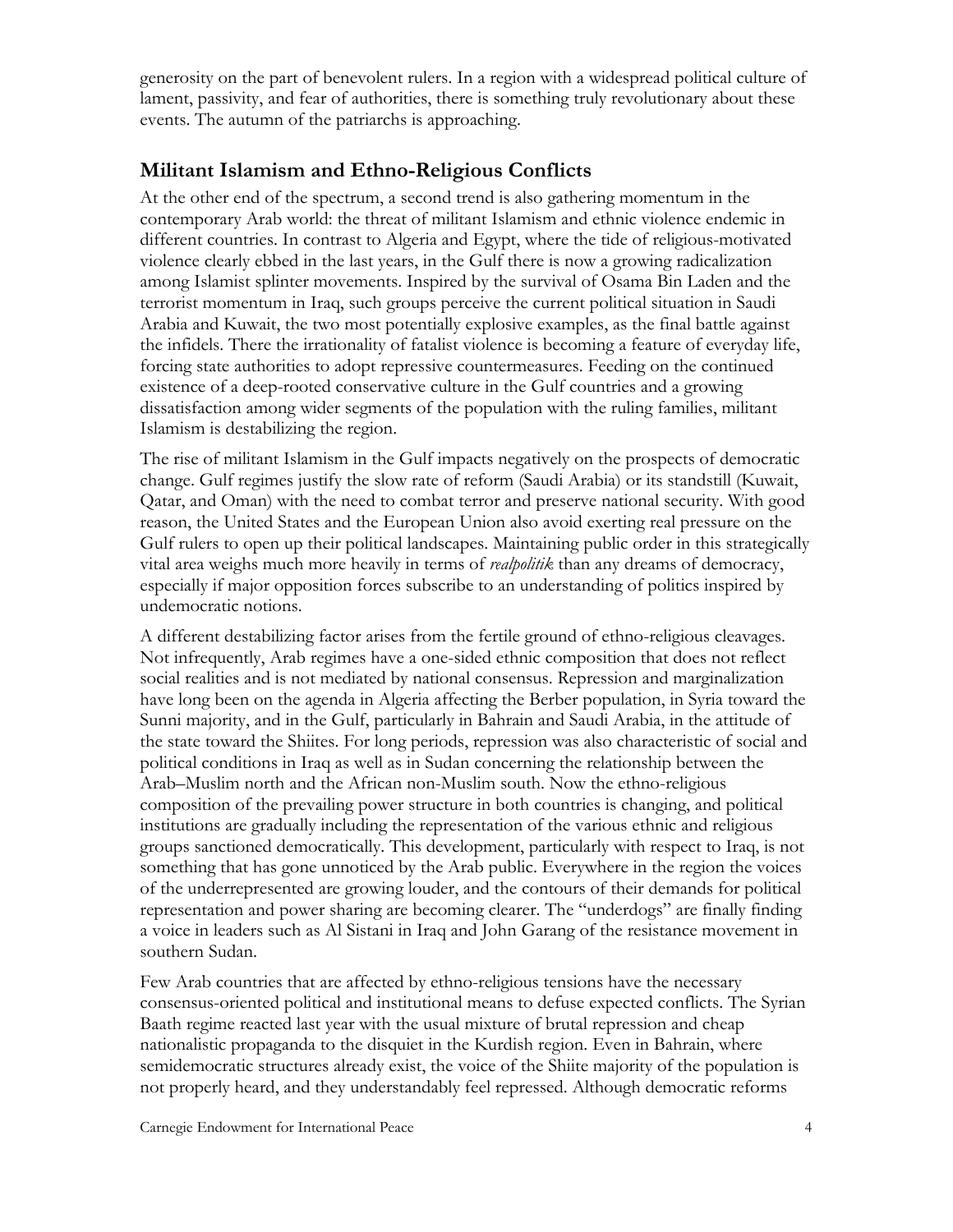designed to widen the scope of participation and integrate different groups into the political sphere represent the only recipe against popular emerging ethno-religious conflicts, in the Arab context this factor tends to impact negatively on the prospects of peaceful, domestic transformation. At times, it seems that the ruling elites in the countries in question react to potential threats with even more brutal and uncompromising attempts to defend their power.

#### **Rediscovery of the Nation-State**

A third trend—that of the rediscovery of the nation-state—becomes clear when examining the situation in Lebanon. The views of the main figures in current Lebanese political scene are widely divergent, but the leader of Hezbollah, Hussein Nasrallah, as well as leaders of the anti-Syrian opposition movement, such as Walid Jumblat and Michele Auwn, seem committed to an emerging civic consensus based on the centrality of Lebanon as a nationstate. This is not only symbolized by the ban on all foreign and party flags at the Beirut rallies but is also demonstrated in the unanimous agreement across all political camps that the fate of the country should be negotiated in a broadly democratic fashion within the political framework sanctioned by the nation-state, and without external interventions. That was the key message of the million-strong demonstrations of Hezbollah, which provided impressive evidence of its broad constituency and its political ambitions in Lebanon. The meaning of national sovereignty is thus transformed from an anxious collective "us against the outside world"—irrespective of whether the capital of that outside world is Washington, Tel Aviv, or Damascus—to the more amenable and consensus-oriented formulation "us among ourselves," on the basis of which national politics becomes the number one priority of all actors.

Lebanon is not an exception in this regard. The rediscovery of the nation-state and the acceptance of its sanctioned borders as the way ahead for political claims can also be currently felt throughout the Arab world. The nation-state, long scorned by pan-Arabists of different ideological inclinations and fought by Islamist movements, is finally rehabilitating itself and pushing romantic transnational concepts of an Arab or Islamic *umma* (Islamic community) into the political background. At the demonstrations of the Egyptian protest movement *Kifaya* (Enough) throughout the last three months, neither anti-American nor anti-Israeli slogans were being hurled out to the gathered masses. The situation in Iraq and the occupation of Palestine, normally a sure way to incite the crowds, were not mentioned with a single sentence. Instead, rhetoric focused on Egypt and the future of political reforms on the Nile. Even the disadvantaged Shiites of Bahrain and Saudi-Arabia demand changes within the framework of their respective nation-states. Just as in Iraq, they have no separatist Shiite ambitions but strive to achieve a better political representation of their interests and a more just distribution of wealth between themselves and other population groups.

The nation-state is back in the Arab reality, and with it comes a degree of political pragmatism long absent in the region. Yet the major challenge facing ruling elites and opposition forces alike is to move beyond the repressive legacy of the twentieth century in which unitary states dominated over their societies by abolishing their diversity in the name of an alleged modernity or an aggressive perception of organic nationalism. Put differently, what is needed in the Arab world is to reinvent the tradition of the state–society relationship along the lines of pluralism, integration, and consensus. Where the signs of the day point in this direction, the rediscovery of the nation-state can help foster democratic reforms; where